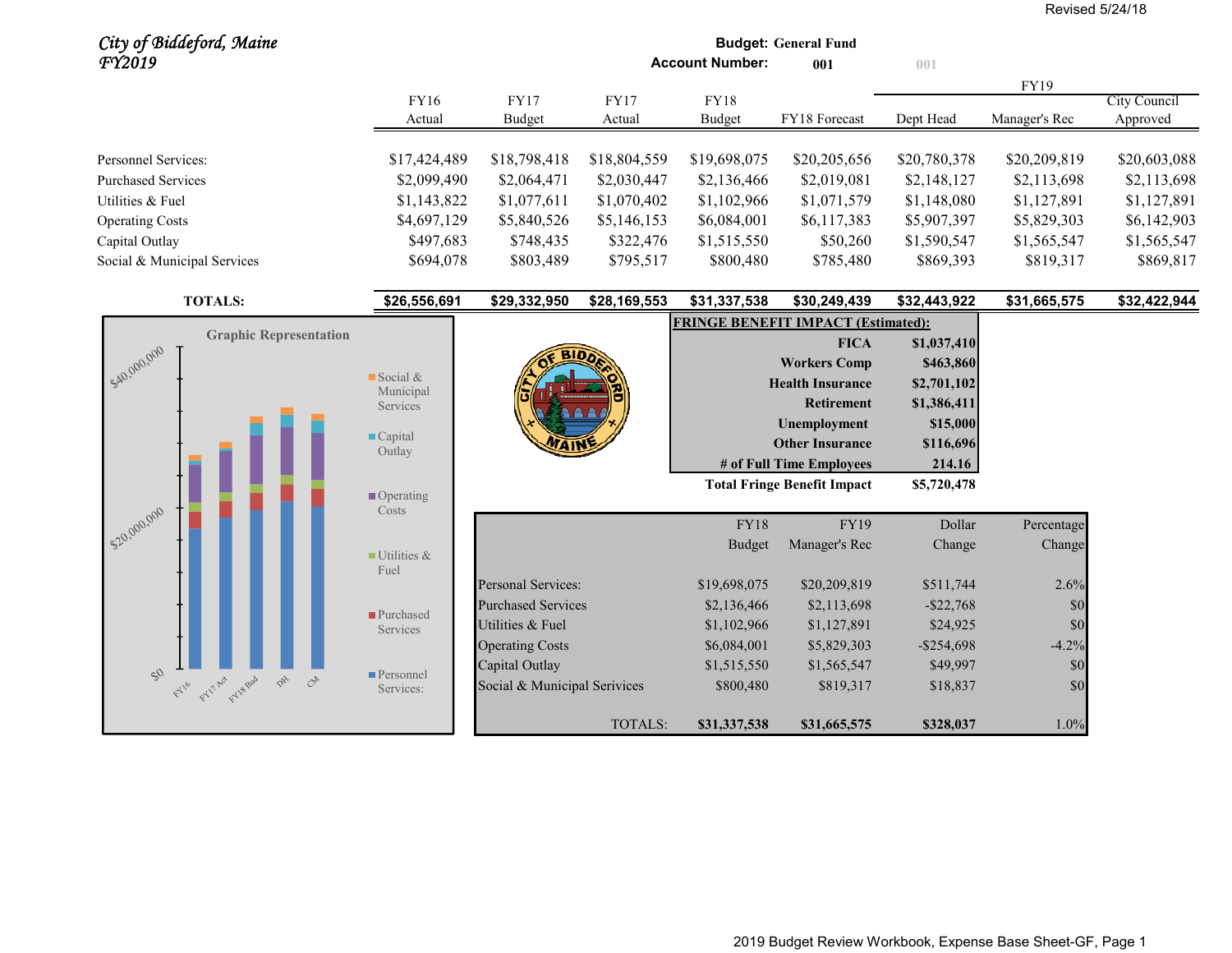Revised 5/24/18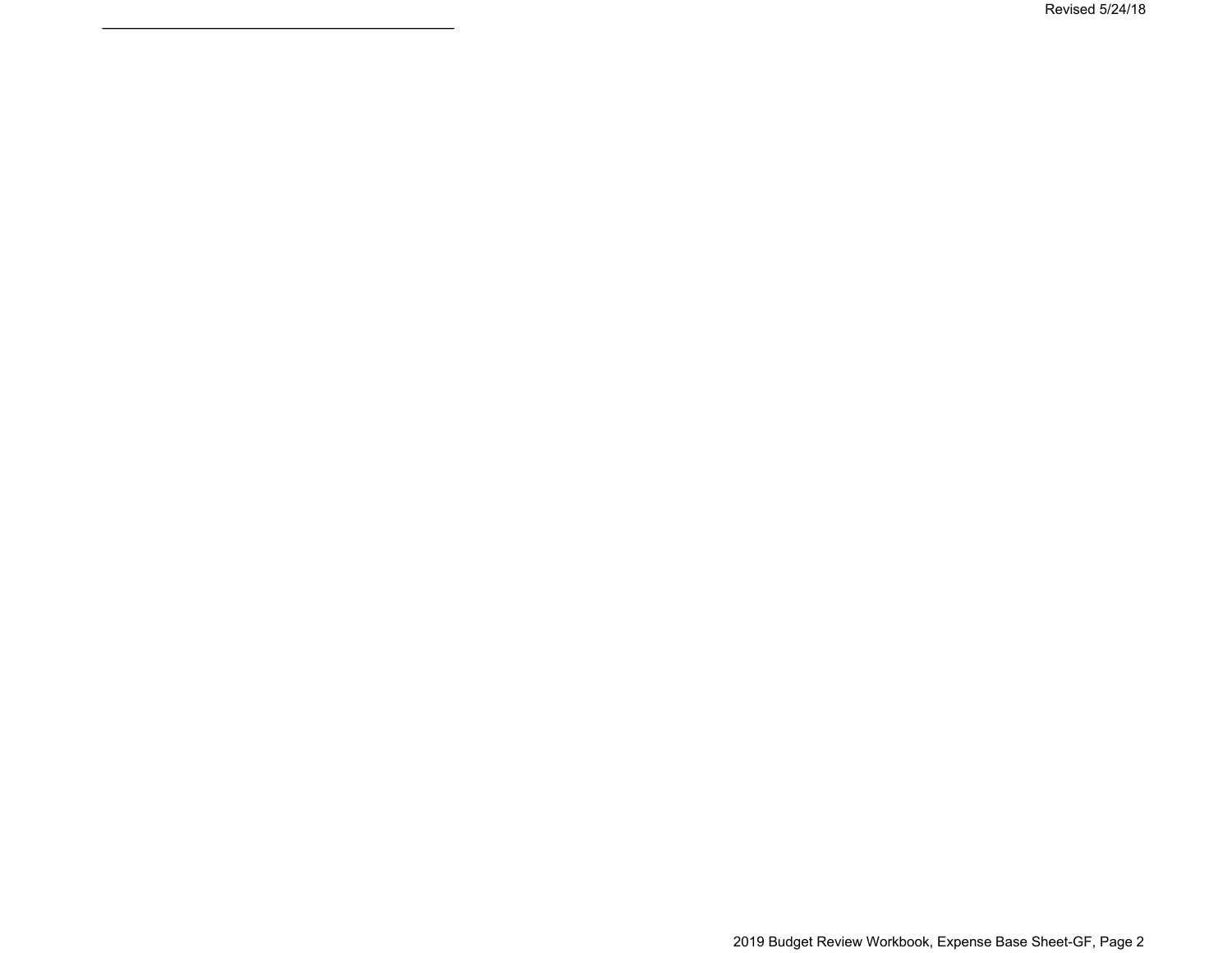### FY2018 Personnel Services

|                   |                                      |                |                              |                       |                              |               | FY19         |              |                            |
|-------------------|--------------------------------------|----------------|------------------------------|-----------------------|------------------------------|---------------|--------------|--------------|----------------------------|
| Account<br>Number | Description                          | FY16<br>Actual | <b>FY17</b><br><b>Budget</b> | <b>FY17</b><br>Actual | <b>FY18</b><br><b>Budget</b> | FY18 Forecast | Dept Head    |              | Mgr's Rec Council Approved |
| 60101             | Dept Manager Salary Exp              |                |                              |                       |                              |               |              |              |                            |
|                   | 60102 Mid Mgmt Hrly Employee Wage    | \$1,179,138    | \$1,133,271                  | \$1,143,459           | \$1,191,130                  | \$1,205,497   | \$1,214,930  | \$1,214,930  | \$1,214,930                |
|                   | 60105 F-T Employee Wage Exp          | \$1,349,162    | \$1,330,955                  | \$1,435,141           | \$1,550,576                  | \$1,558,377   | \$1,433,961  | \$1,433,961  | \$1,433,961                |
|                   | 60106 P-T Employee Wage Exp          | \$8,393,050    | \$8,849,190                  | \$8,754,549           | \$9,193,116                  | \$9,104,716   | \$9,940,911  | \$9,479,116  | \$9,673,456                |
|                   | 60107 Temp/Seasonal Emp Wage Exp     | \$216,447      | \$196,620                    | \$189,898             | \$202,571                    | \$207,867     | \$154,135    | \$129,686    | \$200,686                  |
|                   |                                      | \$127,636      | \$170,137                    | \$160,757             | \$171,611                    | \$574,611     | \$266,695    | \$227,735    | \$227,735                  |
| 60111             | Overtime Wage Expense                | \$647,380      | \$743,124                    | \$943,220             | \$677,864                    | \$804,507     | \$796,314    | \$755,450    | \$768,036                  |
|                   | 60112 Extra Holiday Pay Exp          | \$0            | \$259,740                    | \$181,493             | \$195,500                    | \$176,500     | \$229,806    | \$212,659    | \$216,052                  |
|                   | 60121 Annual Stipend Pay Expense     | \$14,730       | \$14,700                     | \$14,665              | \$14,700                     | \$14,700      | \$10,800     | \$10,800     | \$10,800                   |
|                   | 60123 Car Allowance Expense          | \$6,027        | \$5,778                      | \$5,848               | \$5,730                      | \$5,800       | \$5,835      | \$5,835      | \$5,835                    |
|                   | 60127 Health Club Dues               | \$1,560        | \$620                        | \$1,320               | \$1,560                      | \$1,440       | \$1,560      | \$1,560      | \$1,560                    |
|                   | 60129 Insurance Buyout Pay           | \$14,733       | \$15,650                     | \$16,525              | \$17,500                     | \$2,250       | \$23,000     | \$21,500     | \$21,500                   |
|                   | 60201 FICA/Medicare-ER Share Exp     | \$860,851      | \$985,952                    | \$925,316             | \$1,020,962                  | \$1,025,000   | \$1,029,126  | \$1,035,690  | \$1,057,204                |
|                   | 60202 MPERS-Employer Share Exp       | \$993,711      | \$1,089,478                  | \$1,105,937           | \$1,222,512                  | \$1,223,000   | \$1,223,231  | \$1,279,924  | \$1,306,783                |
|                   | 60203 457 Plan-Employer Share Exp    | \$82,168       | \$111,572                    | \$97,640              | \$144,937                    | \$112,000     | \$104,580    | \$106,487    | \$106,487                  |
|                   | 60210 HPHC Ins Employer Share Exp    | \$1,186,994    | \$1,299,576                  | \$1,221,138           | \$1,306,012                  | \$1,327,136   | \$1,452,479  | \$1,449,711  | \$1,483,336                |
|                   | 60211 NNEBT Ins Employer Share Exp   | \$1,476,856    | \$1,575,014                  | \$1,604,877           | \$1,713,568                  | \$1,750,000   | \$1,743,004  | \$1,742,524  | \$1,752,364                |
|                   | 60212 S-T Disability ER Share Exp    | \$6,716        | \$7,681                      | \$7,930               | \$8,513                      | \$8,456       | \$8,840      | \$8,972      | \$9,506                    |
|                   | 60213 L-T Disability ER Share Exp    | \$6,703        | \$8,252                      | \$7,379               | \$8,965                      | \$9,074       | \$7,748      | \$7,767      | \$7,767                    |
|                   | 60214 Retiree Health Premiums Expens | \$166,567      | \$170,000                    | \$185,265             | \$178,313                    | \$185,000     | \$185,000    | \$185,000    | \$185,000                  |
|                   | 60216 Delta Dental ER Share          | \$0            | \$450                        | \$27                  | \$0                          | $\$0$         | $\$0$        | $\$0$        | \$0                        |
|                   | 60217 RHSA Plan ER Share             | \$10,290       | \$70,200                     | \$79,211              | \$100,347                    | \$105,894     | \$98,756     | \$99,957     | \$103,077                  |
|                   | 60230 Clothing/Uniforms Expense      | \$96,340       | \$113,300                    | \$131,887             | \$141,900                    | \$161,966     | \$179,850    | \$146,975    | \$151,575                  |
|                   | 60251 Conferences/Training Expense   | \$43,526       | \$47,110                     | \$57,638              | \$51,365                     | \$63,402      | \$77,560     | \$67,560     | \$67,560                   |
|                   | 60252 Travel/Mileage Expense         | \$24,028       | \$26,066                     | \$21,448              | \$26,653                     | \$25,706      | \$28,834     | \$27,848     | \$27,848                   |
|                   | 60253 Food/Lodging Expense           | \$6,885        | \$10,230                     | \$10,333              | \$13,600                     | \$13,543      | \$18,775     | \$17,025     | \$17,025                   |
|                   | 60256 Dues/Memberships Expense       | \$41,695       | \$44,538                     | \$37,793              | \$42,414                     | \$41,304      | \$43,339     | \$43,339     | \$43,339                   |
|                   | 60257 Professional License Fees Exp  | \$13,287       | \$5,730                      | \$10,668              | \$20,156                     | \$11,810      | \$11,810     | \$11,810     | \$11,810                   |
|                   | 60258 Hiring Costs/EE Testing Exp    | \$7,484        | \$6,000                      | \$4,934               | \$6,000                      | \$6,100       | \$9,500      | \$6,000      | \$6,875                    |
|                   | 60259 Unemployment Comp Exp          | (\$396)        | \$25,000                     | \$0                   | \$15,000                     | \$15,000      | \$15,000     | \$15,000     | \$15,000                   |
|                   | 60260 MPERS IUUAL Credit Exp         | \$0            | $\$0$                        | \$0                   | \$0                          | \$0           | $\$0$        | \$0          | \$0                        |
|                   | 60370 Workers Comp Insurance Exp     | \$450,922      | \$482,484                    | \$448,263             | \$455,000                    | \$465,000     | \$465,000    | \$465,000    | \$475,982                  |
| <b>Totals</b>     |                                      | \$17,424,489   | \$18,798,418                 | \$18,804,559          | \$19,698,075                 | \$20,205,656  | \$20,780,378 | \$20,209,819 | \$20,603,088               |
|                   |                                      | 65.6%          | 64.1%                        | 66.8%                 | 62.9%                        | 66.8%         | 64.1%        | 63.8%        | 63.5%                      |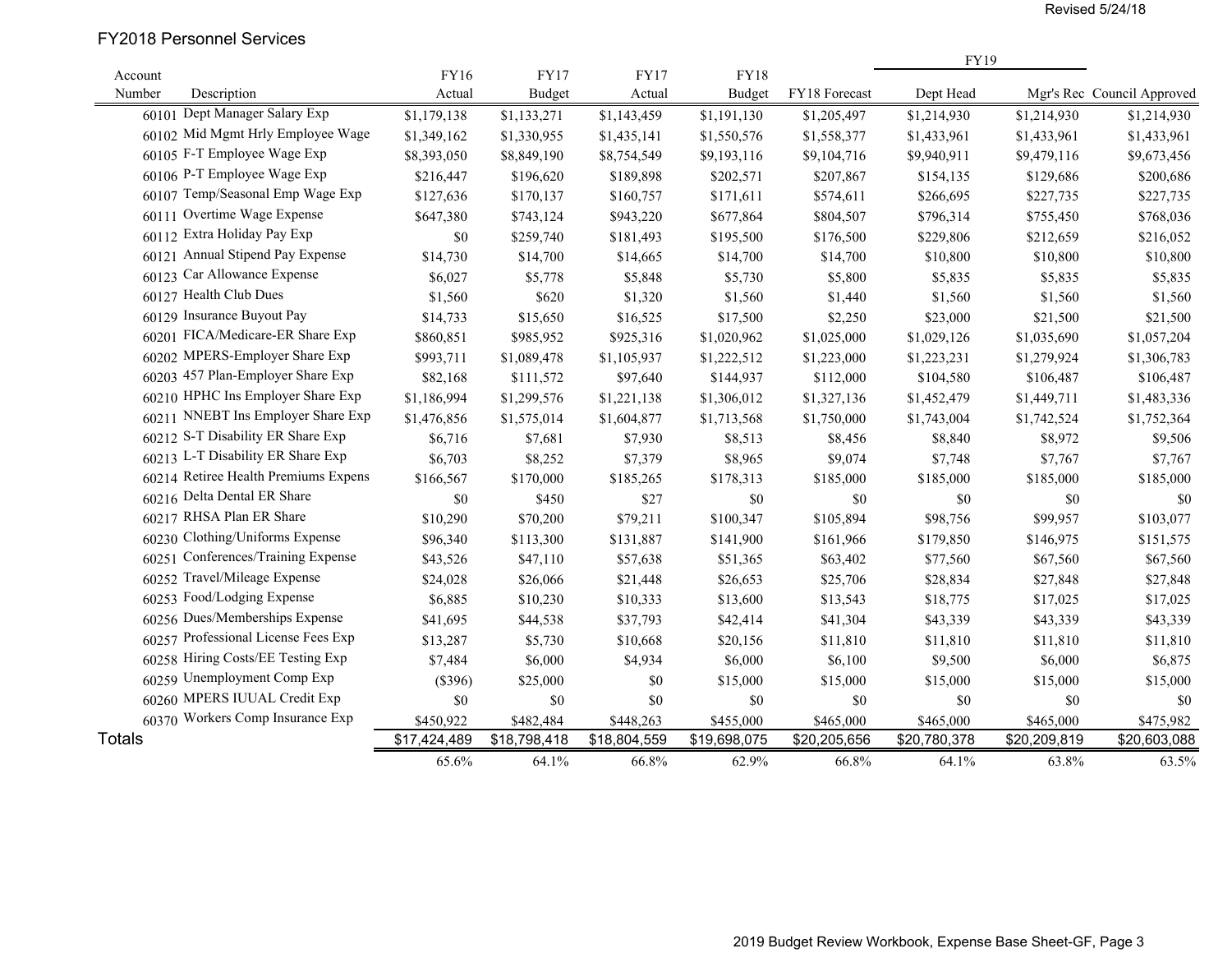### FY2018 Purchased Services

|                                      |                       |                       |                |                       |               | FY19        |             |                            |
|--------------------------------------|-----------------------|-----------------------|----------------|-----------------------|---------------|-------------|-------------|----------------------------|
| Account<br>Number<br>Description     | <b>FY16</b><br>Actual | <b>FY17</b><br>Budget | FY17<br>Actual | <b>FY18</b><br>Budget | FY18 Forecast | Dept Head   |             | Mgr's Rec Council Approved |
| 60301 Legal Services Expense         | \$201,431             | \$135,000             | \$90,081       | \$105,000             | \$90,000      | \$105,000   | \$90,000    | \$90,000                   |
| 60302 Audit Services Expense         | \$31,360              | \$35,300              | \$39,173       | \$38,818              | \$37,320      | \$38,000    | \$38,000    | \$38,000                   |
| 60303 Appraisal Services Expense     | \$0                   | \$500                 | \$0            | \$500                 | \$0           | \$500       | \$500       | \$500                      |
| 60304 Registry of Deeds Fee Expense  | \$11,845              | \$11,100              | \$14,157       | \$12,100              | \$11,100      | \$11,600    | \$10,600    | \$10,600                   |
| 60305 Computer Support/Service Exp   | \$1,847               | \$6,000               | \$696          | \$6,000               | \$6,000       | \$6,000     | \$4,750     | \$4,750                    |
| 60306 Other Prof/Consult Srvs Exp    | \$56,676              | \$43,250              | \$69,218       | \$107,700             | \$41,112      | \$108,200   | \$108,000   | \$108,000                  |
| 60308 Actuarial Expense              | \$9,300               | \$9,000               | \$7,300        | \$8,000               | \$4,000       | \$4,000     | \$4,000     | \$4,000                    |
| 60310 Service Contracts Expense      | \$173,346             | \$189,967             | \$177,304      | \$212,058             | \$208,351     | \$199,481   | \$199,201   | \$199,201                  |
| 60311 Operations Contracts Expense   | \$388,385             | \$397,052             | \$391,691      | \$399,606             | \$397,606     | \$405,591   | \$405,591   | \$405,591                  |
| 60312 Temporary Contract Help Exp    | \$20,171              | \$25,000              | \$20,955       | \$25,000              | \$22,000      | \$25,000    | \$25,000    | \$25,000                   |
| 60313 Construction Services Expense  | \$77,015              | \$59,250              | \$102,844      | \$50,000              | \$47,500      | \$51,300    | \$50,000    | \$50,000                   |
| 60315 User License Expense           | \$128,579             | \$133,392             | \$132,811      | \$152,500             | \$152,500     | \$172,086   | \$172,086   | \$172,086                  |
| 60317 Translation Expense            | \$0                   | \$2,500               | \$372          | \$2,500               | \$1,000       | \$2,000     | \$2,000     | \$2,000                    |
| 60319 Employee Assistance Program Ex | \$5,063               | \$5,063               | \$4,368        | \$5,100               | \$3,820       | \$0         | \$0         | \$0                        |
| 60320 Advertising                    | \$44,817              | \$40,000              | \$22,685       | \$40,000              | \$37,076      | \$40,000    | \$40,000    | \$40,000                   |
| 60325 Postage/Shipping Expense       | \$30,713              | \$35,350              | \$40,107       | \$34,750              | \$38,325      | \$38,650    | \$36,150    | \$36,150                   |
| 60330 Equipment Rent/Lease Exp       | \$245                 | \$0                   | \$0            | \$0                   | \$0           | \$0         | $\$0$       | \$0                        |
| 60331 Land/Building Lease Expense    | \$0                   | \$0                   | \$0            | \$0                   | \$0           | $\$0$       | \$0         | \$0                        |
| 60335 Hydrant Rental Expense         | \$392,079             | \$395,986             | \$384,873      | \$390,000             | \$399,692     | \$405,943   | \$400,000   | \$400,000                  |
| 60340 Waste Tipping Fee Expense      | \$268,865             | \$268,463             | \$255,965      | \$271,665             | \$273,195     | \$283,695   | \$277,500   | \$277,500                  |
| 60341 Non-Burnable Disposal Exp      | \$11,341              | \$18,500              | \$34,103       | \$18,500              | \$17,500      | \$18,500    | \$18,500    | \$18,500                   |
| 60345 Rodent Control Expense         | \$650                 | \$1,000               | \$806          | \$1,000               | \$840         | \$1,060     | \$1,000     | \$1,000                    |
| 60346 Removal of Trees & Stumps      | \$5,250               | \$2,000               | \$3,535        | \$5,000               | \$5,000       | \$5,000     | \$5,000     | \$5,000                    |
| 60365 Recreation Programs Expense    | \$12,404              | \$13,115              | \$7,597        | \$13,115              | \$13,115      | \$13,115    | \$13,115    | \$13,115                   |
| 60371 General Insurance Expense      | \$27,835              | \$29,240              | \$28,564       | \$29,999              | \$27,492      | \$28,500    | \$28,500    | \$28,500                   |
| 60372 Vehicle Insurance Expense      | \$68,519              | \$71,200              | \$80,051       | \$83,000              | \$80,000      | \$80,000    | \$80,000    | \$80,000                   |
| 60373 Building/Boiler Insurance Exp  | \$39,523              | \$41,100              | \$41,029       | \$41,630              | \$41,641      | \$41,700    | \$41,500    | \$41,500                   |
| 60377 Surety Bonds Expense           | \$388                 | \$625                 | \$636          | \$625                 | \$675         | \$675       | \$675       | \$675                      |
| 60379 Public Official Liab Insur Exp | \$31,626              | \$32,891              | \$31,129       | \$32,300              | \$30,714      | \$32,500    | \$32,000    | \$32,000                   |
| 60380 Police Prof Liab Insur Exp     | \$60,218              | \$62,627              | \$48,382       | \$50,000              | \$31,478      | \$30,000    | \$30,000    | \$30,000                   |
| Totals                               | \$2,099,490           | \$2,064,471           | \$2,030,447    | \$2,136,466           | \$2,019,081   | \$2,148,127 | \$2,113,698 | \$2,113,698                |
|                                      | 7.9%                  | $7.0\%$               | 7.2%           | $6.8\%$               | 6.7%          | 6.6%        | 6.7%        | 6.5%                       |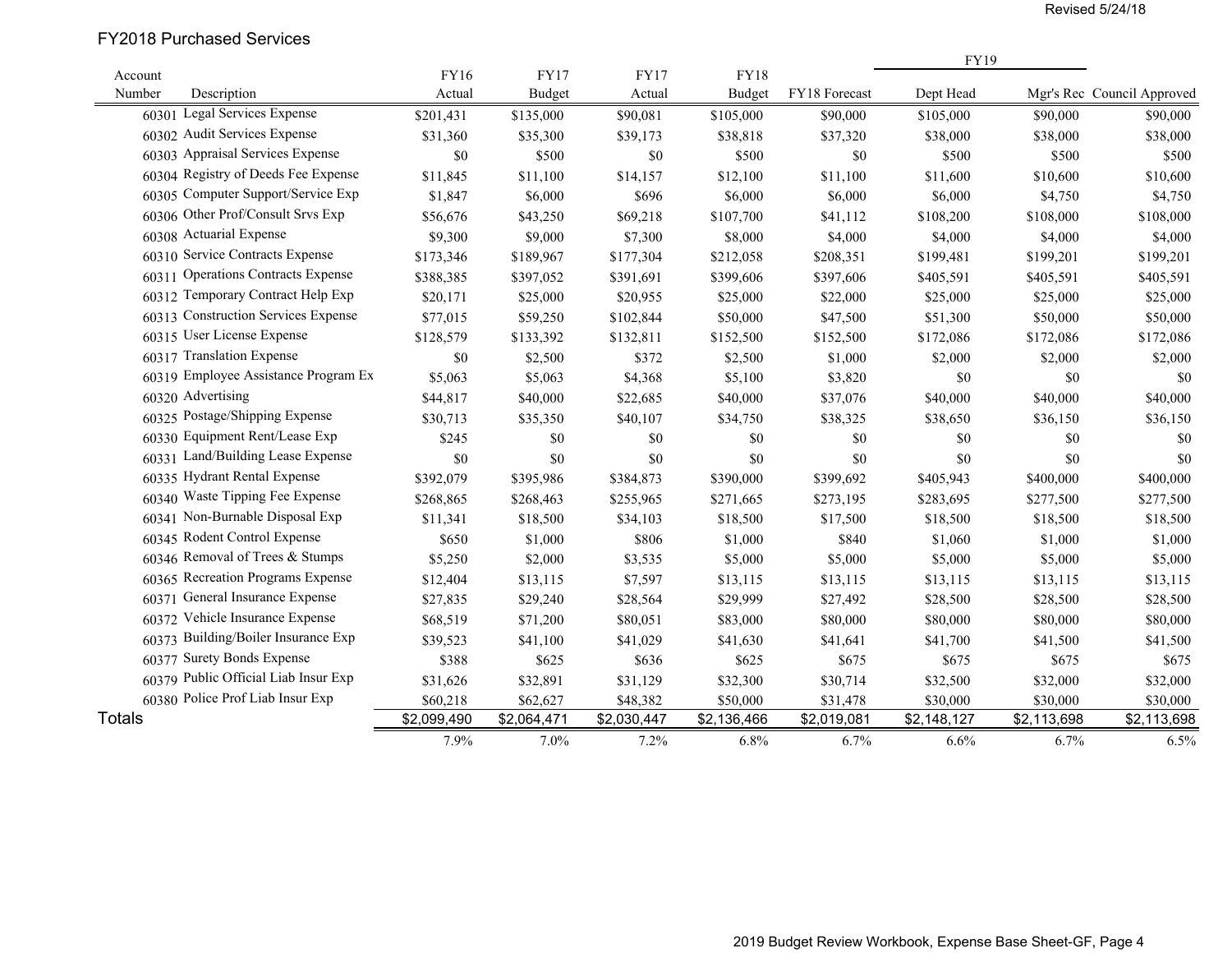## FY2018 Utilities & Fuel

|                   |                                      |                |                              |                       |                       |               | FY19        |             |                            |
|-------------------|--------------------------------------|----------------|------------------------------|-----------------------|-----------------------|---------------|-------------|-------------|----------------------------|
| Account           |                                      | FY16           | FY17                         | FY17                  | <b>FY18</b>           |               |             |             |                            |
| Number            | Description                          | Actual         | Budget                       | Actual                | <b>Budget</b>         | FY18 Forecast | Dept Head   |             | Mgr's Rec Council Approved |
|                   | 60400 Electricity Expense            | \$582,805      | \$584,625                    | \$584,744             | \$608,515             | \$583,959     | \$619,540   | \$618,265   | \$618,265                  |
|                   | 60401 Water Expense                  | \$10,678       | \$12,850                     | \$12,084              | \$15,971              | \$13,725      | \$14,665    | \$14,215    | \$14,215                   |
|                   | 60402 Phone/Celular/Paging Exp       | \$89,763       | \$93,196                     | \$89,196              | \$96,050              | \$94,834      | \$95,685    | \$95,609    | \$95,609                   |
|                   | 60404 Sewer User Fee Expense         | \$12,640       | \$12,100                     | \$12,489              | \$14,640              | \$14,606      | \$13,940    | \$13,840    | \$13,840                   |
|                   | 60405 Heating Fuel Expense           | \$118,855      | \$122,830                    | \$126,230             | \$117,660             | \$118,660     | \$127,515   | \$117,400   | \$117,400                  |
|                   | 60406 Fiber/Internet Expense         | \$28,286       | \$28,286                     | \$25,929              | \$28,463              | \$29,314      | \$29,314    | \$28,400    | \$28,400                   |
|                   | 60410 Diesel Fuel Expense            | \$156,594      | \$137,100                    | \$128,872             | \$127,669             | \$126,660     | \$150,660   | \$144,605   | \$144,605                  |
|                   | 60411 Gasoline Expense               | \$143,137      | \$85,424                     | \$89,901              | \$92,898              | \$88,821      | \$95,661    | \$94,457    | \$94,457                   |
|                   | 60412 Bottled Gas Expense            | \$1,063        | \$1,200                      | \$956                 | \$1,100               | \$1,000       | \$1,100     | \$1,100     | \$1,100                    |
| <b>Totals</b>     |                                      | \$1,143,822    | \$1,077,611                  | \$1,070,402           | \$1,102,966           | \$1,071,579   | \$1,148,080 | \$1,127,891 | \$1,127,891                |
|                   |                                      | 4.3%           | 3.7%                         | 3.8%                  | 3.5%                  | 3.5%          | 3.5%        | 3.6%        | 3.5%                       |
|                   | FY2018 Other Operating Costs         |                |                              |                       |                       |               |             |             |                            |
|                   |                                      |                |                              |                       |                       |               | FY19        |             |                            |
| Account<br>Number | Description                          | FY16<br>Actual | <b>FY17</b><br><b>Budget</b> | <b>FY17</b><br>Actual | <b>FY18</b><br>Budget | FY18 Forecast | Dept Head   |             | Mgr's Rec Council Approved |
| 60450             | Building Repair/Maint Exp            | \$154,065      | \$168,485                    | \$165,524             | \$156,200             | \$154,000     | \$159,800   | \$151,950   | \$181,950                  |
|                   | 60452 Operating Equip Repair Exp     |                |                              |                       |                       |               |             |             |                            |
|                   | 60453 Vehicle Repair/Tires/Oil Exp   | \$193,235      | \$198,450                    | \$228,344             | \$212,000             | \$218,500     | \$236,800   | \$221,450   | \$221,450                  |
|                   | 60454 Grounds Maint/Improve Exp      | \$383,901      | \$290,175                    | \$326,758             | \$291,300             | \$288,010     | \$314,775   | \$294,250   | \$294,250                  |
|                   | 60457 Road Maint/Improve Non-Cap     | \$9,775        | \$21,823                     | \$12,870              | \$42,885              | \$22,700      | \$52,450    | \$40,450    | \$40,450                   |
|                   | 60461 Repair/Maint-CommunsEquip      | \$63,891       | \$71,500                     | \$63,807              | \$70,000              | \$67,500      | \$70,500    | \$70,000    | \$70,000                   |
|                   | 60462 Road Painting Expense          | \$12,208       | \$16,950                     | \$10,889              | \$15,800              | \$13,950      | \$16,050    | \$16,050    | \$16,050                   |
|                   | 60463 Park Improvements/Amenities    | \$72,109       | \$65,000                     | \$3,156               | \$67,500              | \$67,000      | \$67,500    | \$67,500    | \$67,500                   |
|                   | 60465 Fire Boat Repair/Maint         | \$5,842        | \$0                          | \$0                   | \$49,997              | $\$0$         | $\$0$       | $\$0$       | \$0                        |
|                   |                                      | \$6,981        | \$6,000                      | \$2,134               | \$5,000               | \$1,200       | \$5,000     | \$5,000     | \$5,000                    |
|                   | 60500 Admin/Office Supp/Eqt Non-Cap  | \$57,972       | \$57,050                     | \$53,748              | \$53,650              | \$51,144      | \$54,075    | \$53,525    | \$53,525                   |
| 60501             | Operating Supp/Eqt Non-Cap           | \$150,346      | \$134,410                    | \$160,474             | \$147,040             | \$141,208     | \$164,084   | \$155,575   | \$155,575                  |
|                   | 60502 Printing & Copying Expense     | \$51,760       | \$54,955                     | \$41,892              | \$57,905              | \$52,805      | \$58,230    | \$57,350    | \$57,350                   |
|                   | 60503 Road Salt Expense              | \$181,333      | \$195,000                    | \$208,017             | \$195,000             | \$195,000     | \$202,500   | \$202,500   | \$202,500                  |
|                   | 60505 Construction Supplies          | \$8,213        | \$24,000                     | \$17,123              | \$24,000              | \$22,000      | \$24,000    | \$24,000    | \$24,000                   |
|                   | 60506 Equipment/Small Tools-Non-cap  | \$17,418       | \$19,550                     | \$16,029              | \$28,800              | \$27,850      | \$30,170    | \$30,170    | \$30,170                   |
|                   | 60507 Street Signs Expense           | \$11,327       | \$11,500                     | \$7,172               | \$11,000              | \$10,000      | \$10,000    | \$10,000    | \$10,000                   |
|                   | 60508 Ambulance Supplies Non-Capital | \$36,218       | \$43,000                     | \$46,339              | \$52,500              | \$55,000      | \$60,000    | \$60,000    | \$62,221                   |
|                   | 60509 Cleaning Supplies Expense      | \$22,294       | \$21,250                     | \$21,068              | \$22,000              | \$21,770      | \$22,080    | \$21,850    | \$21,850                   |
|                   | 60701 Bad Debt Expense               | \$295,384      | \$375,000                    | \$288,091             | \$275,000             | \$275,000     | \$0         | $\$0$       | \$0                        |
|                   | 60703 Donations & Contributions      | \$15,000       | $\$0$                        | \$15,000              | $\$0$                 | $\$0$         | \$0         | $\$0$       | \$0                        |
|                   | 60730 G.A. Electricity Expense       | \$1,609        | \$2,250                      | \$3,187               | \$3,500               | \$3,200       | \$3,500     | \$3,500     | \$3,500                    |
|                   | 60731 G.A. Client Rent Expense       | \$82,890       | \$90,000                     | \$107,166             | \$90,000              | \$135,000     | \$140,000   | \$137,500   | \$137,500                  |
|                   | 60732 G.A. Food/Grocery Expense      | \$1,584        | \$3,000                      | \$6,537               | \$4,500               | \$4,800       | \$5,000     | \$5,000     | \$5,000                    |
|                   | 60734 G.A. Burials Expense           | \$6,757        | \$6,900                      | \$8,869               | \$8,500               | \$2,500       | \$7,000     | \$7,000     | \$7,000                    |
|                   | 60736 G.A. Conveyance                | \$45           | \$150                        | \$124                 | \$50                  | \$25          | \$50        | \$50        | \$50                       |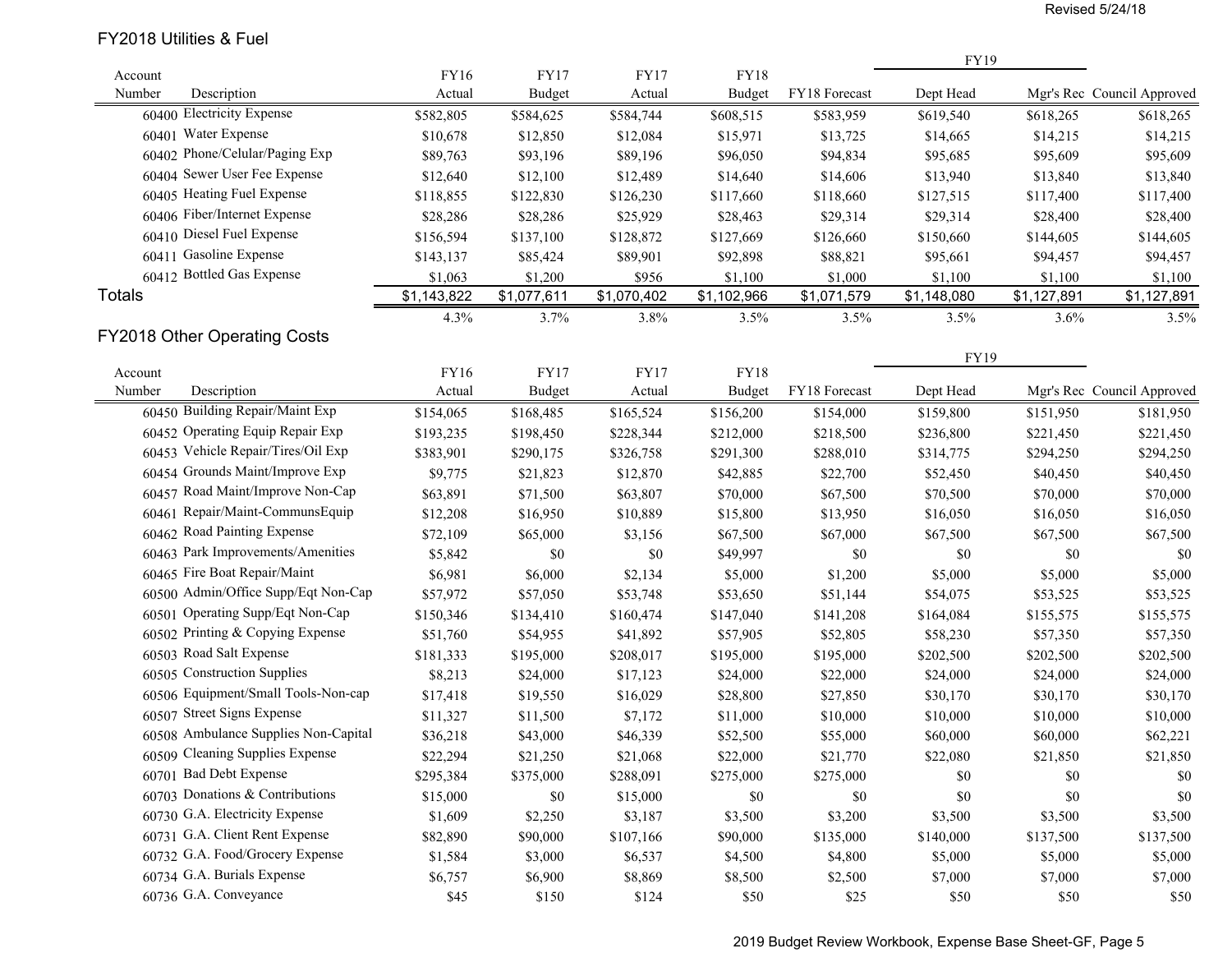| 60737 G.A. Telephone Expense      | \$0         | \$100       | \$0         | \$0           | \$0         | \$0         | \$0         | \$0         |
|-----------------------------------|-------------|-------------|-------------|---------------|-------------|-------------|-------------|-------------|
| 60738 G.A. Sewer User Fee Expense | \$0         | \$75        | \$0         | \$0           | \$0         | \$0         | \$0         | \$0         |
| 60739 G.A. Heating Fuel Expense   | \$284       | \$1,000     | \$345       | \$1,000       | \$500       | \$1,000     | \$1,000     | \$1,000     |
| 60740 G.A. Bottled Gas Expense    | \$0         | \$200       | \$0         | \$0           | \$0         | \$0         | \$0         | \$0         |
| 60741 G.A. Miscellaneous Expense  | \$261       | \$800       | \$2,782     | \$2,500       | \$0         | \$0         | \$0         | \$0         |
| 60742 G.A. Water Expense          | \$0         | \$75        | \$0         | \$0           | \$0         | \$0         | \$0         | \$0         |
| 60743 G.A. Medical Expense        | \$160       | \$2,000     | \$1,807     | \$1,000       | \$2,000     | \$2,000     | \$1,500     | \$1,500     |
| 60750 Bond Principal Expense      | \$1,078,384 | \$1,191,164 | \$1,136,957 | \$1,646,424   | \$1,554,659 | \$1,526,803 | \$1,526,803 | \$1,526,803 |
| 60751 Bond Interest Expense       | \$455,187   | \$461,422   | \$443,550   | \$687,425     | \$730,978   | \$643,182   | \$643,182   | \$643,182   |
| 60754 Lease Principal Expense     | \$522,927   | \$633,544   | \$533,932   | \$546,229     | \$605,302   | \$544,219   | \$544,219   | \$544,219   |
| 60755 Lease Interest Expense      | \$88,441    | \$76,215    | \$76,177    | \$84,433      | \$82,904    | \$85,410    | \$85,410    | \$85,410    |
| 60794 Unallocated                 | \$0         | \$0         | \$0         | $(\$262,500)$ | \$0         | \$0         | \$0         | \$0         |
| 60797 Miscellaneous Expense       | \$24,193    | \$31,250    | \$32,239    | \$31,975      | \$60,466    | \$42,875    | \$34,175    | \$34,175    |
| 60798 Contingency                 | \$10,000    | \$636,207   | \$0         | \$250,000     | \$72,500    | \$250,000   | \$250,000   | \$531,380   |
| 60799 Transfer Out to Other Funds | \$675,136   | \$675,136   | \$675,136   | \$675,136     | \$675,136   | \$675,136   | \$675,136   | \$675,136   |
| <b>Totals</b>                     | \$4,697,129 | \$5,840,526 | \$5,146,153 | \$6,084,001   | \$6,117,383 | \$5,907,397 | \$5,829,303 | \$6,142,903 |
|                                   | 17.7%       | 19.9%       | 18.3%       | 19.4%         | 20.2%       | 18.2%       | 18.4%       | 18.9%       |

Revised 5/24/18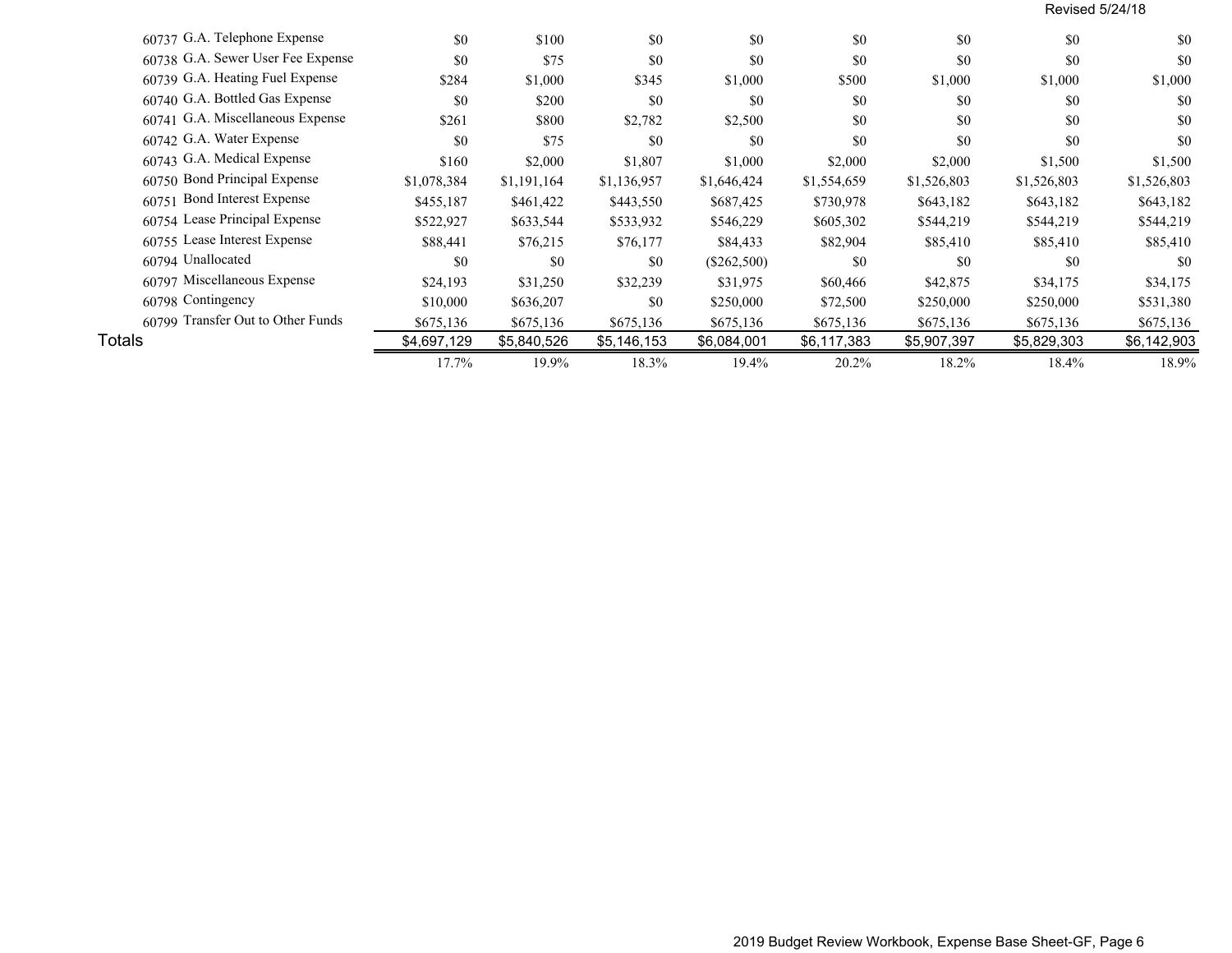# FY2018 Capital Outlay

|                   |                                      |                |                       |                       |                              |               | FY19        |             |                            |
|-------------------|--------------------------------------|----------------|-----------------------|-----------------------|------------------------------|---------------|-------------|-------------|----------------------------|
| Account<br>Number | Description                          | FY16<br>Actual | <b>FY17</b><br>Budget | <b>FY17</b><br>Actual | <b>FY18</b><br><b>Budget</b> | FY18 Forecast | Dept Head   |             | Mgr's Rec Council Approved |
|                   | 60603 Vehicles Purchase Capital      | \$462,997      | \$181,000             | \$124,679             | \$50,000                     | \$50,260      | \$75,000    | \$50,000    | \$50,000                   |
|                   | 60604 Road Construc/Improve Cap      | \$0            | \$100,000             | \$0                   | \$561,894                    | \$0           | \$0         | \$0         | \$0                        |
|                   | 60904 City Hall Improvements         | \$0            | \$0                   | \$0                   | \$25,000                     | \$0           | \$0         | \$0         | \$0                        |
|                   | 60905 Comm Ctr Repairs               | \$0            | \$0                   | \$0                   | \$50,000                     | \$0           | \$0         | \$0         | \$0                        |
|                   | 60906 PW Facility Repairs            | \$0            | \$16,500              | \$16,500              | \$12,000                     | \$0           | \$0         | \$0         | \$0                        |
|                   | 60907 IT Computer Hardware           | \$2,008        | \$0                   | \$1,655               | \$51,600                     | \$0           | \$0         | \$0         | \$0                        |
|                   | 60911 Doiron Field Equip. Room Doors | \$2,000        | \$0                   | \$0                   | \$0                          | \$0           | \$0         | \$0         | \$0                        |
|                   | 60913 Communication Equipment        | \$0            | \$0                   | \$0                   | \$25,000                     | \$0           | \$0         | \$0         | \$0                        |
|                   | 60922 Clifford Park Improvements     | \$1,030        | \$0                   | \$0                   | \$0                          | \$0           | \$0         | \$0         | \$0                        |
|                   | 60925 PW Equipment Lease             | \$0            | \$0                   | \$0                   | \$84,000                     | \$0           | \$0         | \$0         | \$0                        |
|                   | 60926 Telephone System               | \$12,464       | \$0                   | \$0                   | \$13,021                     | \$0           | \$0         | \$0         | \$0                        |
|                   | 60927 Martel Field Improvements      | \$0            | \$0                   | \$0                   | \$0                          | \$0           | \$0         | \$0         | \$0                        |
|                   | 60936 FD Building Improvement        | \$0            | \$0                   | \$0                   | \$95,500                     | \$0           | \$0         | \$0         | \$0                        |
|                   | 60942 PW Salt Shed Roof              | \$12,230       | \$0                   | \$0                   | \$65,000                     | \$0           | \$0         | \$0         | \$0                        |
|                   | 60944 Field & Lining Equip/Improves  | \$4,954        | \$5,000               | \$4,751               | \$0                          | \$0           | \$0         | \$0         | \$0                        |
|                   | 60950 Rotary Park Security Gate      | \$0            | \$0                   | \$0                   | \$90,000                     | \$0           | \$0         | \$0         | \$0                        |
|                   | 60982 Vehicle Refurbishing           | \$0            | \$0                   | \$0                   | \$35,000                     | \$0           | \$0         | \$0         | \$0                        |
|                   | 60962 Election Equipment             | \$0            | \$25,000              | \$19,956              | \$0                          | \$0           | \$0         | \$0         | \$0                        |
|                   | 60963 Software                       | \$0            | \$100,000             | \$94,225              | \$0                          | \$0           | \$0         | \$0         | \$0                        |
|                   | 60964 McArthur Library Improvements  | \$0            | \$3,500               | \$0                   | \$0                          | \$0           | \$0         | \$0         | \$0                        |
|                   | 60965 Fire Suppression               | \$0            | \$50,000              | \$0                   | \$0                          | \$0           | \$0         | \$0         | \$0                        |
|                   | 60966 EMS Monitor, Stretcher & Other | \$0            | \$15,000              | \$15,000              | \$0                          | \$0           | \$0         | \$0         | \$0                        |
|                   | 60967 Turnout Gear                   | \$0            | \$9,600               | \$9,600               | \$0                          | \$0           | \$0         | \$0         | \$0                        |
|                   | 60968 SCBA Bottles                   | \$0            | \$11,000              | \$10,150              | \$0                          | \$0           | \$0         | \$0         | \$0                        |
|                   | 60969 Protective Vests Fire/EMS      | \$0            | \$10,000              | \$25,960              | \$0                          | \$0           | \$0         | \$0         | \$0                        |
|                   | 60977 Netting for St. Louis Field    | \$0            | \$75,000              | \$0                   | \$0                          | \$0           | \$0         | \$0         | \$0                        |
|                   | 60970 Thacher Brook Watershed        | \$0            | \$50,000              | \$0                   | \$52,735                     | \$0           | \$0         | \$0         | \$0                        |
|                   | 60971 Riverwalk Phase 4              | \$0            | \$96,835              | \$0                   | \$190,000                    | \$0           | \$0         | \$0         | \$0                        |
|                   | 60980 PACTS Project                  | \$0            | \$0                   | \$0                   | \$114,800                    | \$0           | \$0         | \$0         | \$0                        |
|                   | CIP13 Place Holder                   | \$0            | \$0                   | \$0                   | \$0                          | \$0           | \$1,515,547 | \$1,515,547 | \$1,515,547                |
| Totals            |                                      | \$497,683      | \$748,435             | \$322,476             | \$1,515,550                  | \$50,260      | \$1,590,547 | \$1,565,547 | \$1,565,547                |
|                   |                                      | 1.9%           | 2.6%                  | 1.1%                  | 4.8%                         | 0.2%          | 4.9%        | 4.9%        | 4.8%                       |